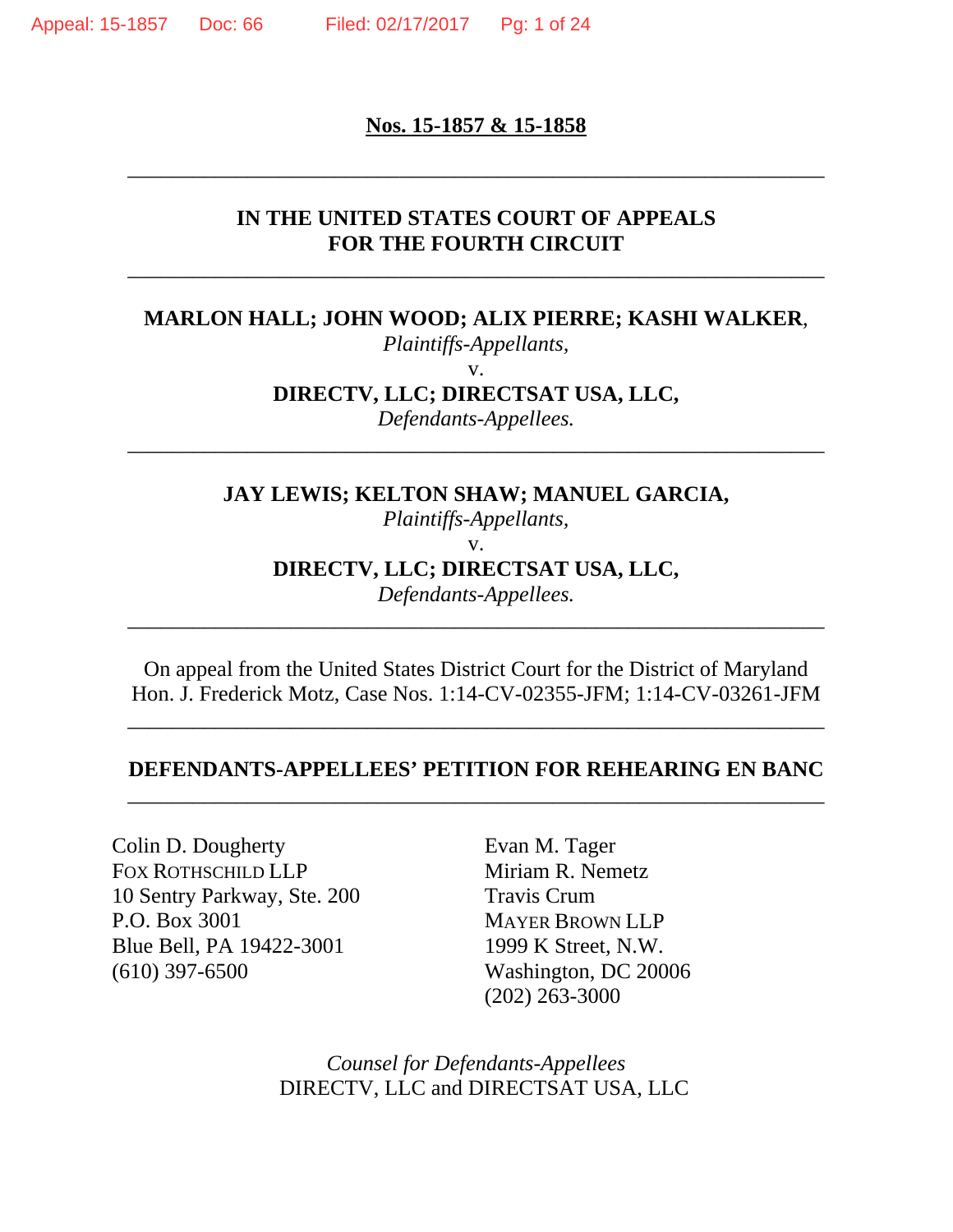# **TABLE OF CONTENTS**

# **Page**

| THE PANEL ACKNOWLEDGED THAT ITS UNPRECEDENTED<br>$\mathbf{I}$ .    |  |
|--------------------------------------------------------------------|--|
| $\mathbf{II}$ .<br>THE PANEL'S DECISION DEVIATES FROM THIS COURT'S |  |
| THE ISSUE IS EXCEPTIONALLY IMPORTANT AND ARISES<br>III.            |  |
| THE PANEL'S NEW JOINT-EMPLOYMENT STANDARD IS<br>$IV_{-}$           |  |
|                                                                    |  |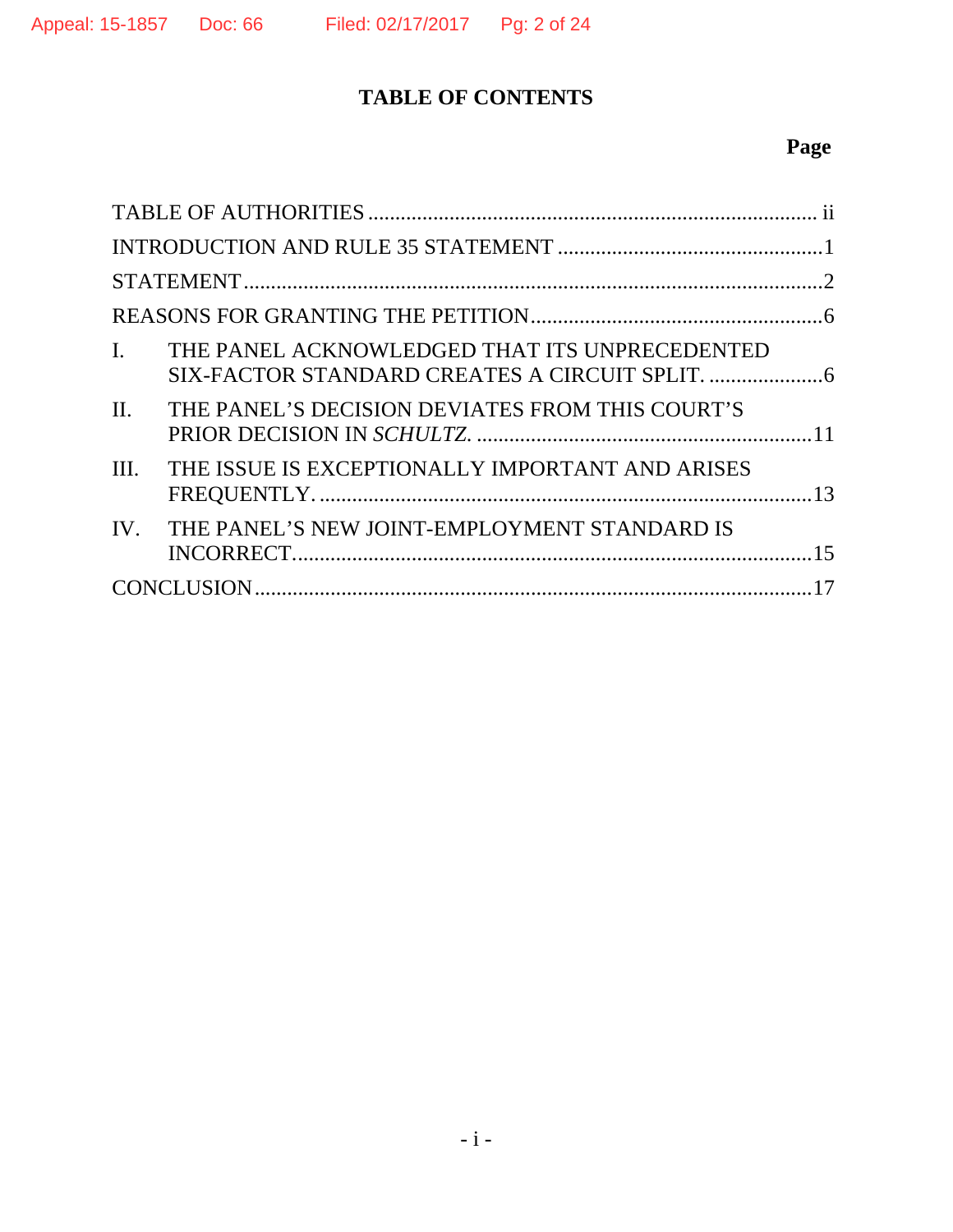## **TABLE OF AUTHORITIES**

# **Page(s)**

## **Cases**

| Baystate Alternative Staffing, Inc. v. Herman,                            |
|---------------------------------------------------------------------------|
| Bonnette v. California Health & Welfare Agency,                           |
| Crumbling v. Miyabi Murrells Inlet, LLC,                                  |
| Dalton v. Omnicare, Inc., 138 F. Supp. 3d 709 (N.D.W. Va. 2015)10, 12, 14 |
|                                                                           |
| Freeman v. Key Largo Volunteer Fire & Rescue Dept., Inc.,                 |
|                                                                           |
|                                                                           |
| In re Enterprise Rent-A-Car Wage & Hour Employment Practices              |
| Jones v. American Airlines, Inc.,                                         |
| Layton v. DHL Exp. (USA), Inc., 686 F.3d 1172 (11th Cir. 2012)16          |
| Miller v. County of Rockingham,                                           |
| Muhammed v. Platt College,                                                |
| Ramsay v. Sanibel & Lancaster Ins., LLC,                                  |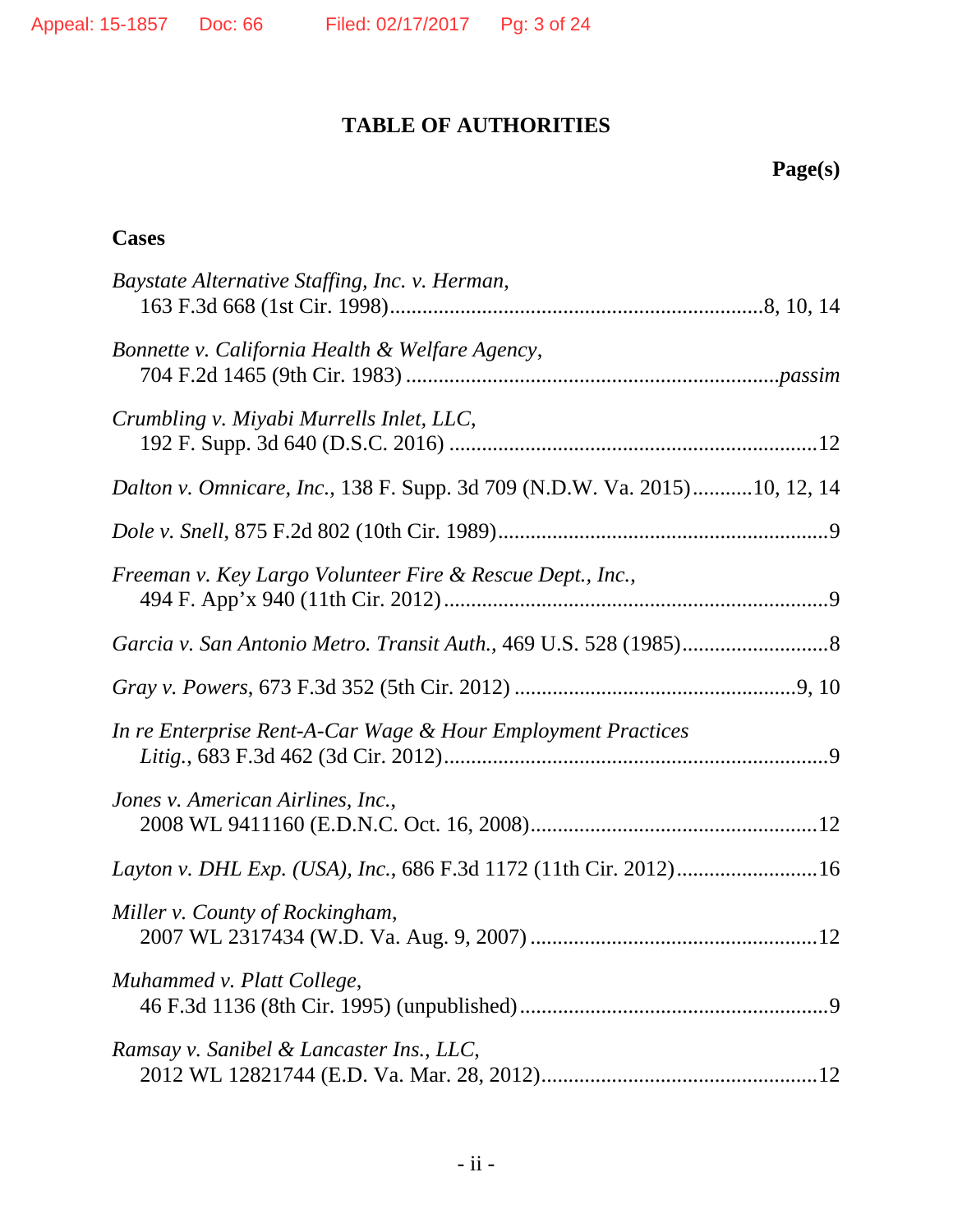## **TABLE OF AUTHORITIES (continued)**

# **Page(s)**

| Salinas v. Commercial Interiors, Inc.,           |
|--------------------------------------------------|
| Schultz v. Capital International Security, Inc., |
|                                                  |
| <b>Statutes, Rules and Regulations</b>           |
|                                                  |
|                                                  |
|                                                  |
|                                                  |
|                                                  |
|                                                  |
|                                                  |
|                                                  |
|                                                  |

## **Other Authorities**

| U.S. Dep't of Labor, Administrator's Interpretation No. 2016-1, <i>Joint</i> |  |
|------------------------------------------------------------------------------|--|
| Employment under the Fair Labor Standards Act and Migrant and                |  |
|                                                                              |  |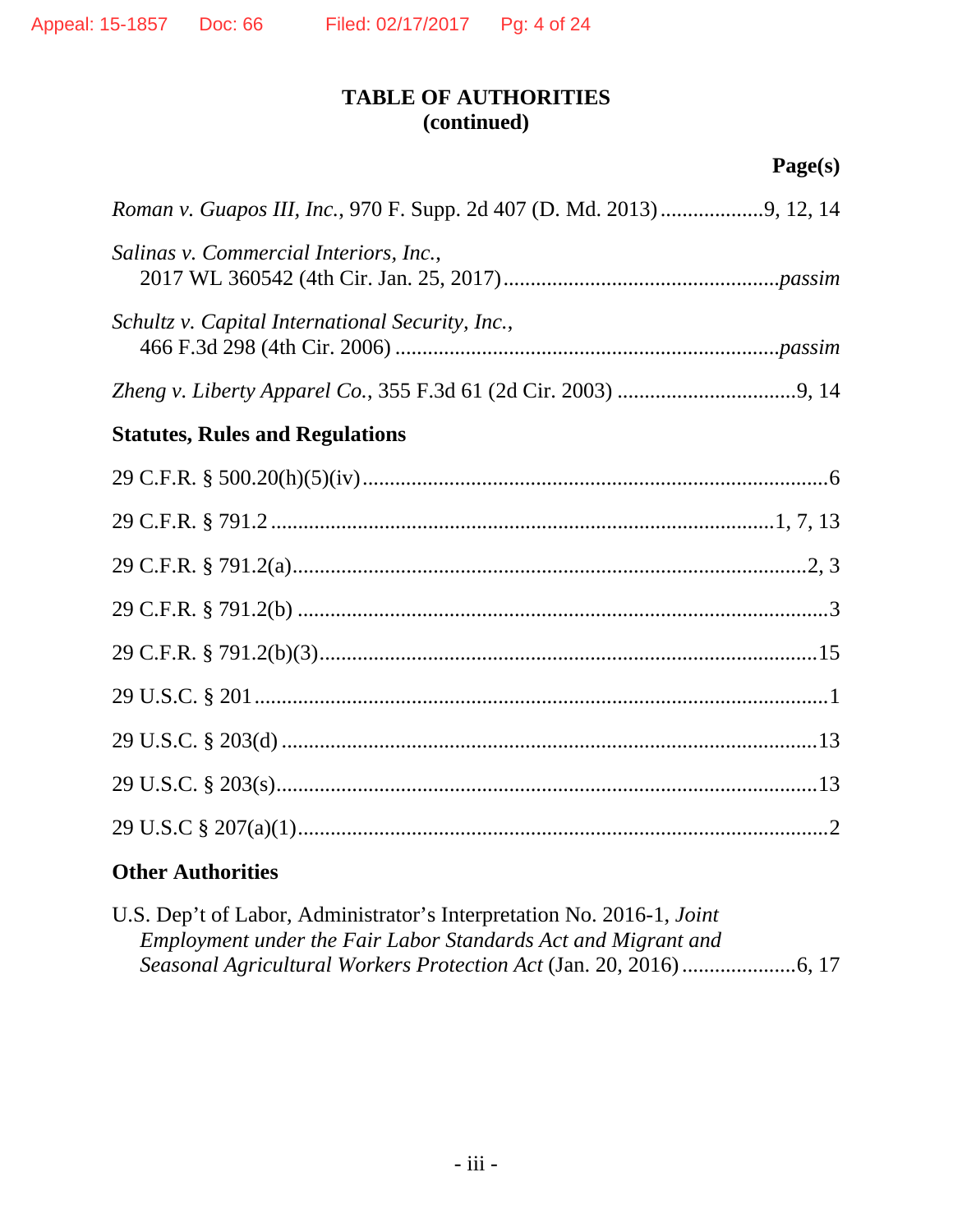#### **INTRODUCTION AND RULE 35 STATEMENT**

Rehearing en banc is warranted because the panel's decision involves the following question of exceptional importance: What is the appropriate standard for determining joint employment under the Fair Labor Standards Act ("FLSA" or "Act"), 29 U.S.C. §§ 201, *et seq.*? Consideration of this question en banc is necessary to avoid a circuit conflict and to maintain uniformity of this Court's decisions.

In two companion cases (*see Salinas v. Commercial Interiors, Inc.*, 2017 WL 360542 (4th Cir. Jan. 25, 2017), pet. for reh'g filed Feb. 8, 2017, and *Hall v. DirecTV, LLC*, Nos. 15-1857 & 15-1858), the same panel "articulated a new standard" (Slip Op. at 23) for determining whether two (or more) entities are joint employers under the FLSA. In the first case, *Salinas*, the panel announced its newly fashioned six-factor test. In this case, the panel applied its new standard and reversed the district court's decision granting a motion to dismiss.

The panel explicitly created a circuit split by rejecting tests based on factors first articulated in *Bonnette v. California Health & Welfare Agency*, 704 F.2d 1465 (9th Cir. 1983), an approach that governs in almost every other circuit. The panel's decision also deviates from this Court's endorsement of the *Bonnette* standard in *Schultz v. Capital International Security, Inc.*, 466 F.3d 298 (4th Cir. 2006).

In addition, the panel's decision, which drastically changes the law and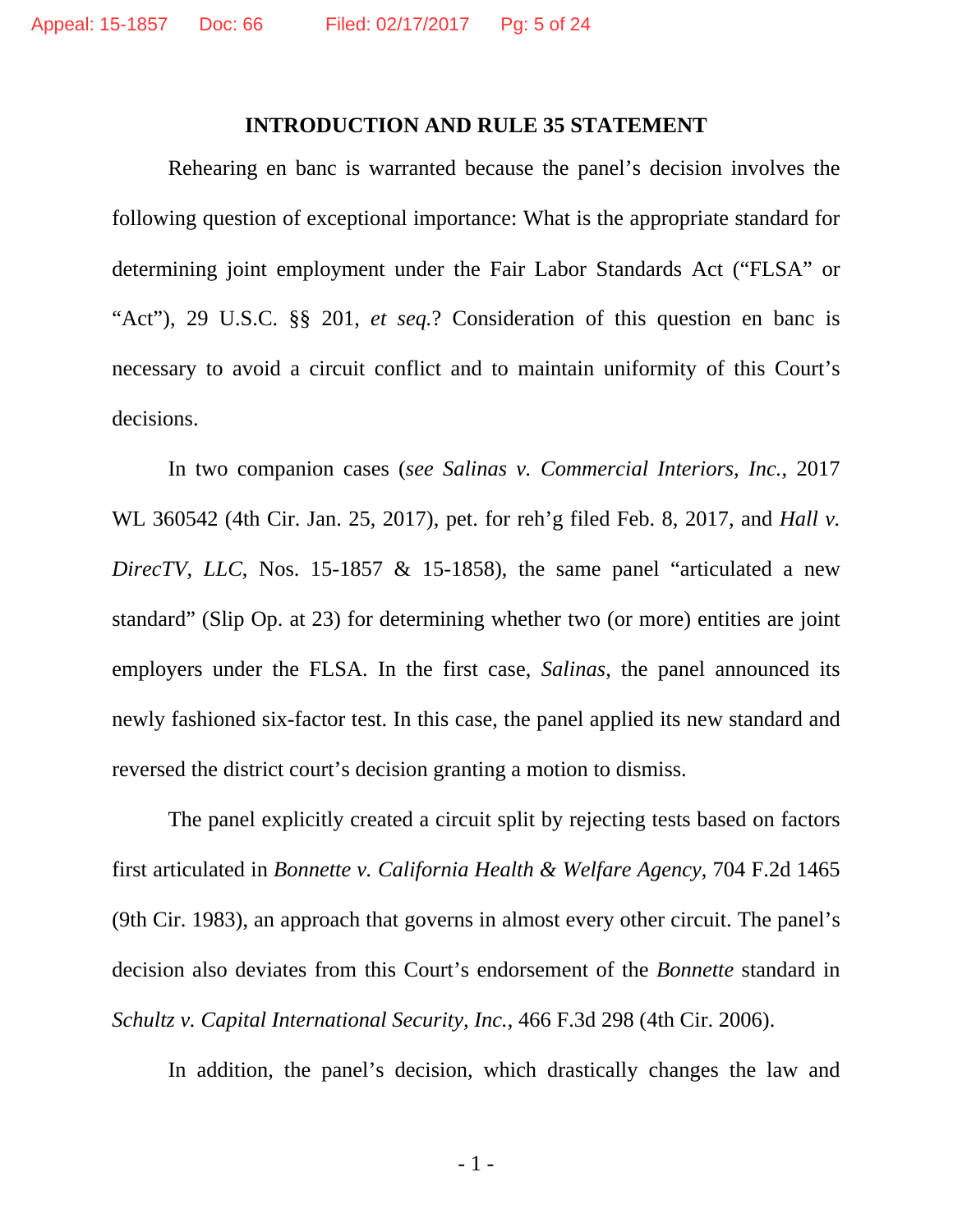expands potential liability, is simply wrong: To derive its standard, the panel misapplied the FLSA regulations and borrowed factors intended to measure joint employment in one specific context under a different statute. The Court should grant rehearing en banc to bring the law of this Circuit back into line with that of the other circuits and to resolve the incongruity with *Schultz*.

#### **STATEMENT**

**1.** The FLSA provides that "no employer shall employ any of his employees" for a workweek longer than forty hours unless the employee is paid at "a rate not less than one and one half-times the regular rate" for the overtime work. 29 U.S.C § 207(a)(1). Recognizing that employees may enter into multiple employment relationships (29 C.F.R. § 791.2(a)), the statute's implementing regulations establish standards for distinguishing between "separate and distinct employment" and "joint employment." Under the regulation, if "two or more employers are acting entirely independently of each other and are completely disassociated with respect to the employment of a particular employee, who during the same workweek performs work for more than one employer," then each employer "may disregard all work performed by the employee for the other employer (or employers) in determining his own responsibilities under the Act." *Id.* But if "the facts establish that the employee is employed jointly by two or more employers—*i.e.*, that employment by one employer is not completely disassociated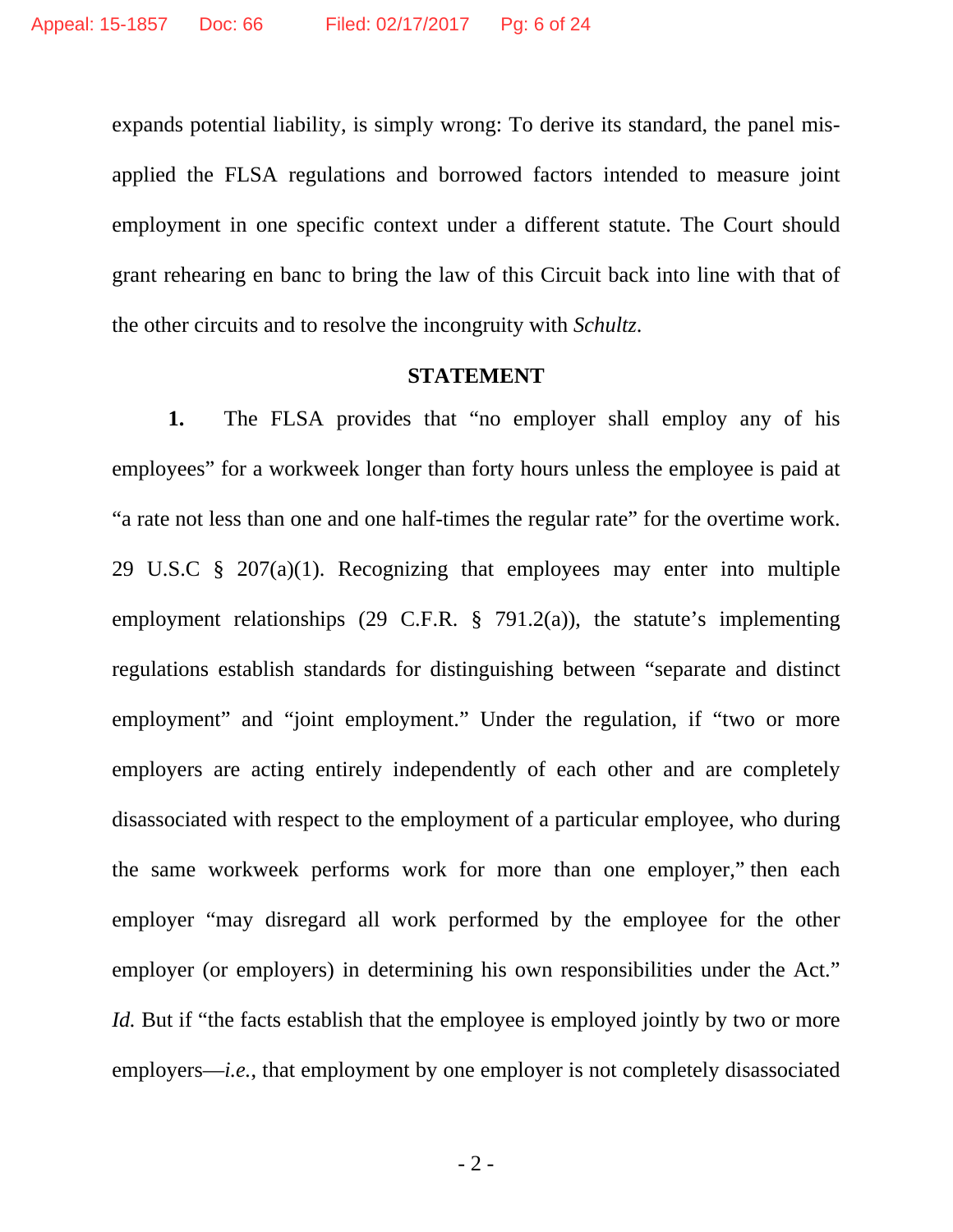from employment by the other employer(s)"—then "all joint employers are responsible, both individually and jointly, for compliance with all of the applicable provisions of the Act, including the overtime provisions, with respect to the entire employment for the particular workweek." *Id.* 

According to the regulation:

Where the employee performs work which simultaneously benefits two or more employers, or works for two or more employers at different times during the workweek, a joint employment relationship generally will be considered to exist in situations such as:

(1) Where there is an arrangement between the employers to share the employee's services, as, for example, to interchange employees;

(2) Where one employer is acting directly or indirectly in the interest of the other employer (or employers) in relation to the employee; or

(3) Where the employers are not completely disassociated with respect to the employment of a particular employee and may be deemed to share control of the employee, directly or indirectly, by reason of the fact that one employer controls, is controlled by, or is under common control with the other employer.

*Id.* § 791.2(b) (footnotes omitted).

**2.** In this action, seven former satellite installation technicians sued DirecTV, LLC ("DirecTV"), a provider of satellite television services, under the FLSA and Maryland state law, claiming that they had not received mandatory overtime compensation for their work installing DirecTV's products. Two of them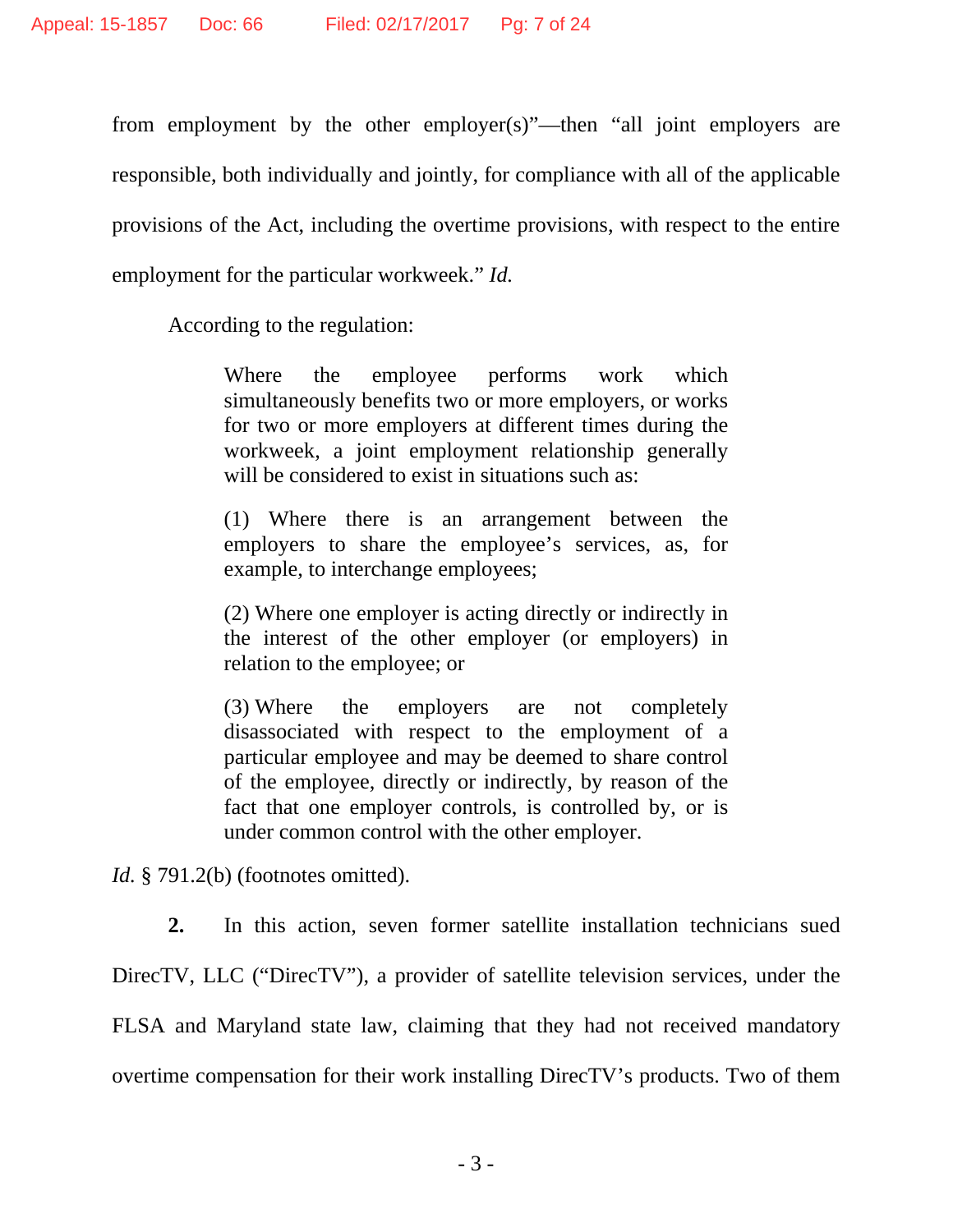also sued DirectSat USA, Inc. ("DirectSat"), which supplies installation and repair services under a contract with DirecTV. Plaintiffs did not contend that they were directly employed by DirecTV and DirectSat. Instead, they alleged that DirecTV contracts with independently owned and operated companies such as DirectSat, known as "Home Service Providers" ("HSPs"), to perform installation and repair services and that the HSPs then entered into subcontracts with other companies or employed or contracted with individual technicians to perform the work. AA93- AA97.

Plaintiffs asserted that DirecTV should be deemed their employer under the FLSA (and Maryland law) because it imposed requirements on them through its contracts with HSPs. For example, Plaintiffs alleged that DirecTV: (1) required technicians to pass drug tests and obtain training and certification (AA109); (2) mandated methods of installation (AA96); (3) used quality-control personnel to review technicians' work (AA101); (4) required technicians to display DirecTV insignia on their uniforms and vehicles (AA97); and (5) sent work orders through HSPs and/or subcontractors using "technician ID's" provided by DirecTV (AA95- AA96).

**3.** The district court dismissed the complaint, holding that Plaintiffs had failed to plead that DirecTV and DirectSat were their employers. According to the district court, "[t]he first question that must be resolved is whether the individual

- 4 -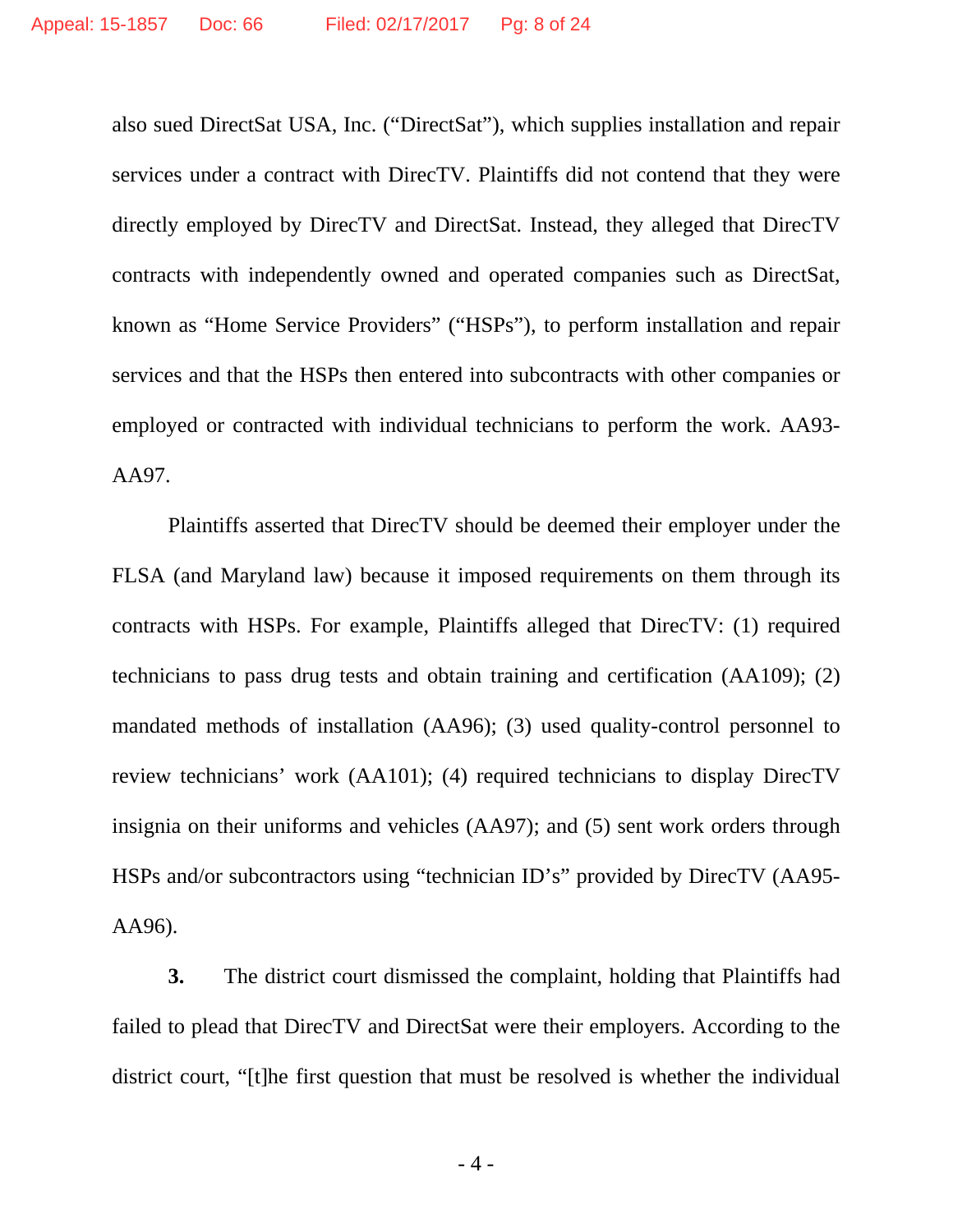worker is 'an employee' within the meaning of the FLSA" (AA376)—as opposed to an independent contractor. If so, then "it must next be determined whether an entity other than the entity with which the individual worker had a direct relationship is a 'joint employer' of that worker." AA377.

The district court found the absence of a joint-employment relationship to be dispositive. According to the district court, although Plaintiffs had "alleged facts sufficient to show that DIRECTV at least indirectly controlled their work and directly controlled their schedules," they had not alleged "that DIRECTV has the power to hire and fire technicians, determine their rate and method of payment or maintain their employment records." AA377. It therefore held that DirecTV was not Plaintiffs' employer under either the FLSA or Maryland law. AA378. Holding that Plaintiffs' sparse allegations against DirectSat also were insufficient (*id*.)*,* it dismissed the complaint.

**4.** The panel reversed, holding that Plaintiffs had sufficiently pleaded that DirecTV and DirectSat were their joint employers. In doing so, it relied on a newly articulated standard for "joint employment" that the same panel announced that same day in *Salinas*.

The panel explained that, "instead of adopting a previously existing test," it had "articulated a new standard that draws on the history and purpose of the FLSA, as well as the Department of Labor [("DOL")] regulation that implements the

- 5 -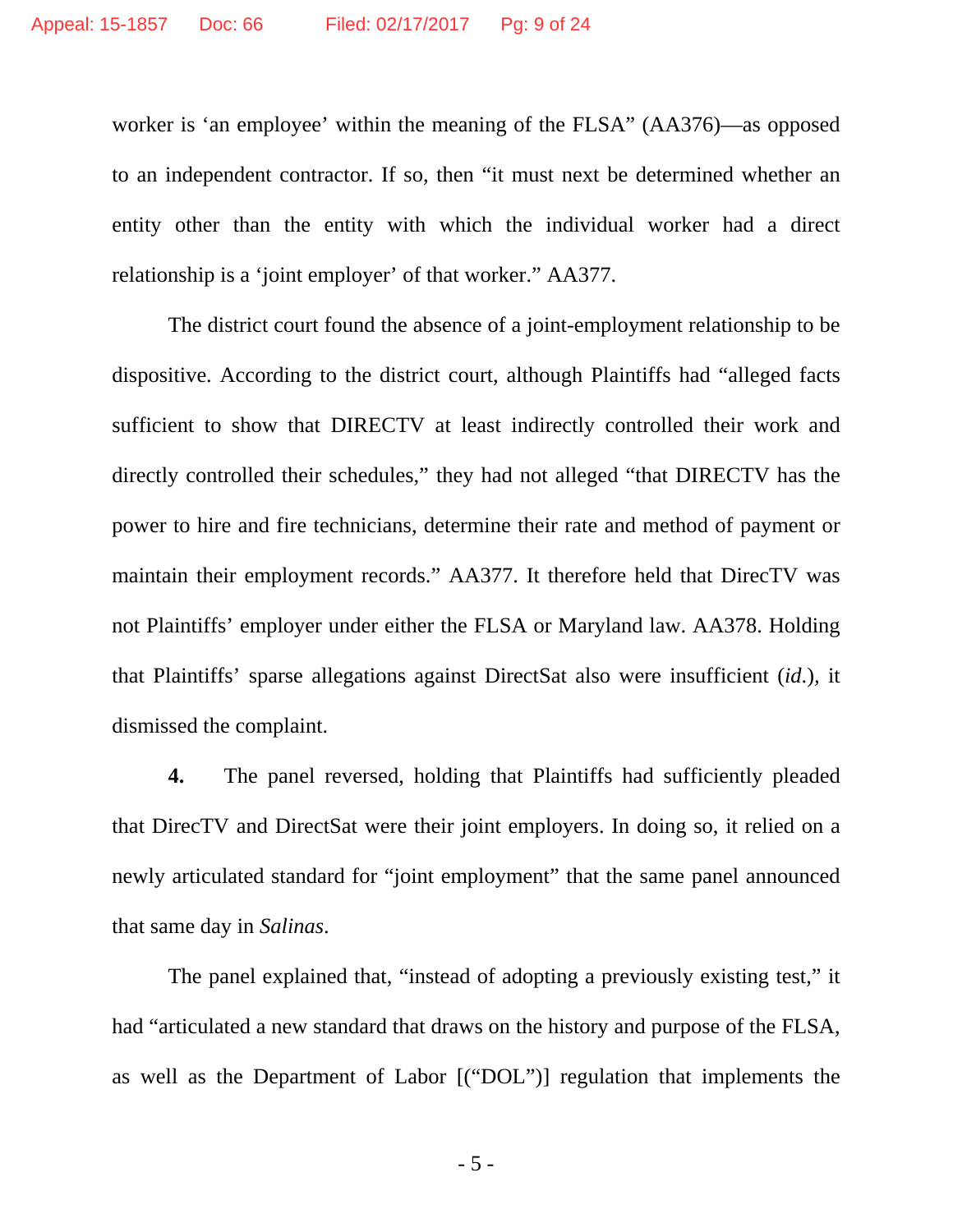$\overline{a}$ 

statute and recognizes the existence of joint employment arrangements." Slip Op. at  $23<sup>1</sup>$  "Under this framework," the panel explained, "the 'fundamental question' guiding the joint employment analysis" is whether two entities "share, agree to allocate responsibility for, or otherwise codetermine—formally or informally, directly or indirectly—the essential terms and conditions of the worker's employment." *Id.* Applying this new standard, it concluded that Plaintiffs had adequately alleged joint employment.

## **REASONS FOR GRANTING THE PETITION**

## **I. THE PANEL ACKNOWLEDGED THAT ITS UNPRECEDENTED SIX-FACTOR STANDARD CREATES A CIRCUIT SPLIT.**

Rehearing en banc is warranted because the panel "articulated a new standard" (Slip Op. at 23) for joint employment that is in direct and acknowledged conflict with the standard applied in other circuits.

In *Hall* and *Salinas*, the panel identified "six, nonexhaustive factors" for lower courts to address "in determining whether the relationship between two

<sup>1</sup> That test borrowed from, but modified in significant ways, a seven-factor test drawn from the Migrant and Seasonal Agricultural Workers Protection Act ("MSAWPA") (*see* 29 C.F.R. 500.20(h)(5)(iv)), which was proposed by the Secretary of Labor in an amicus brief filed in *Salinas* but not in this case. *See* Brief for the Secretary of Labor as *Amicus Curiae* In Support of Plaintiffs-Appellants at 27, *Salinas*, 2017 WL 360542 (No. 15-1915), Dkt. 23-1 ("DOL Amicus Br."); *see also* U.S. Dep't of Labor, Administrator's Interpretation No. 2016-1, *Joint Employment under the Fair Labor Standards Act and Migrant and Seasonal Agricultural Workers Protection Act* at 11-12 (Jan. 20, 2016) ("DOL Guidance") (listing factors based on MSAWPA regulation that provide guidance in FLSA cases); *infra* at Part IV.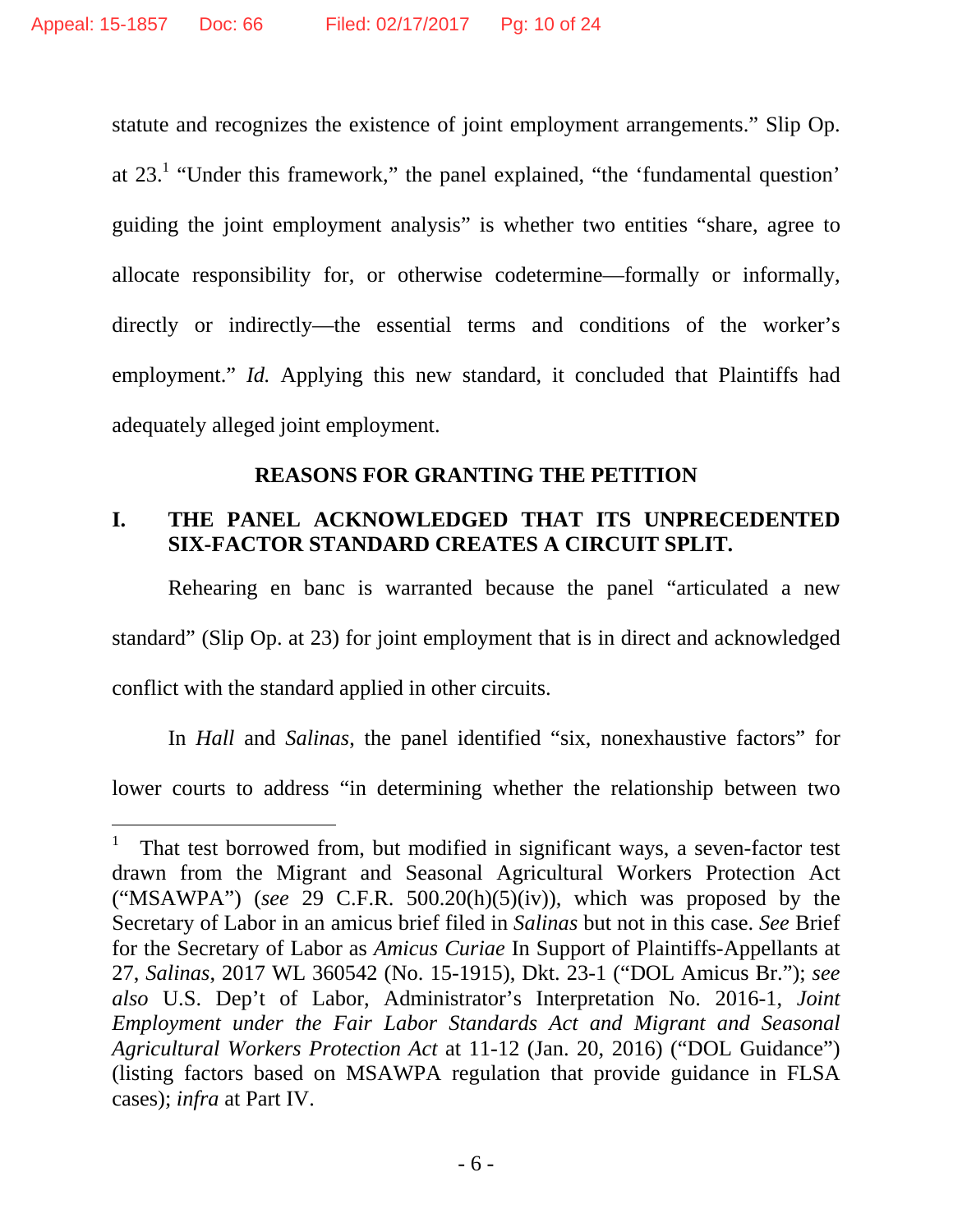entities gives rise to joint employment":

(1) Whether, formally or as a matter of practice, the putative joint employers jointly determine, share, or allocate the ability to direct, control, or supervise the worker, whether by direct or indirect means;

(2) Whether, formally or as a matter of practice, the putative joint employers jointly determine, share, or allocate the power to—directly or indirectly—hire or fire the worker or modify the terms or conditions of the worker's employment;

(3) The degree of permanency and duration of the relationship between the putative joint employers;

(4) Whether through shared management or a direct or indirect ownership interest, one putative joint employer controls, is controlled by, or is under common control with the other putative joint employer;

(5) Whether the work is performed on a premises owned or controlled by one or more of the putative joint employers, independently or in connection with one another; and

(6) Whether, formally or as a matter of practice, the putative joint employers jointly determine, share, or allocate responsibility over functions ordinarily carried out by an employer, such as handling payroll; providing workers' compensation insurance; paying payroll taxes; or providing the facilities, equipment, tools, or materials necessary to complete the work.

Slip Op. at 24; *see also Salinas*, 2017 WL 360542, at \*10-11. These six factors each assess the relationship *between the two putative employers* in determining whether joint employment exists.

Quoting a phrase from the FLSA regulation discussing joint employment (29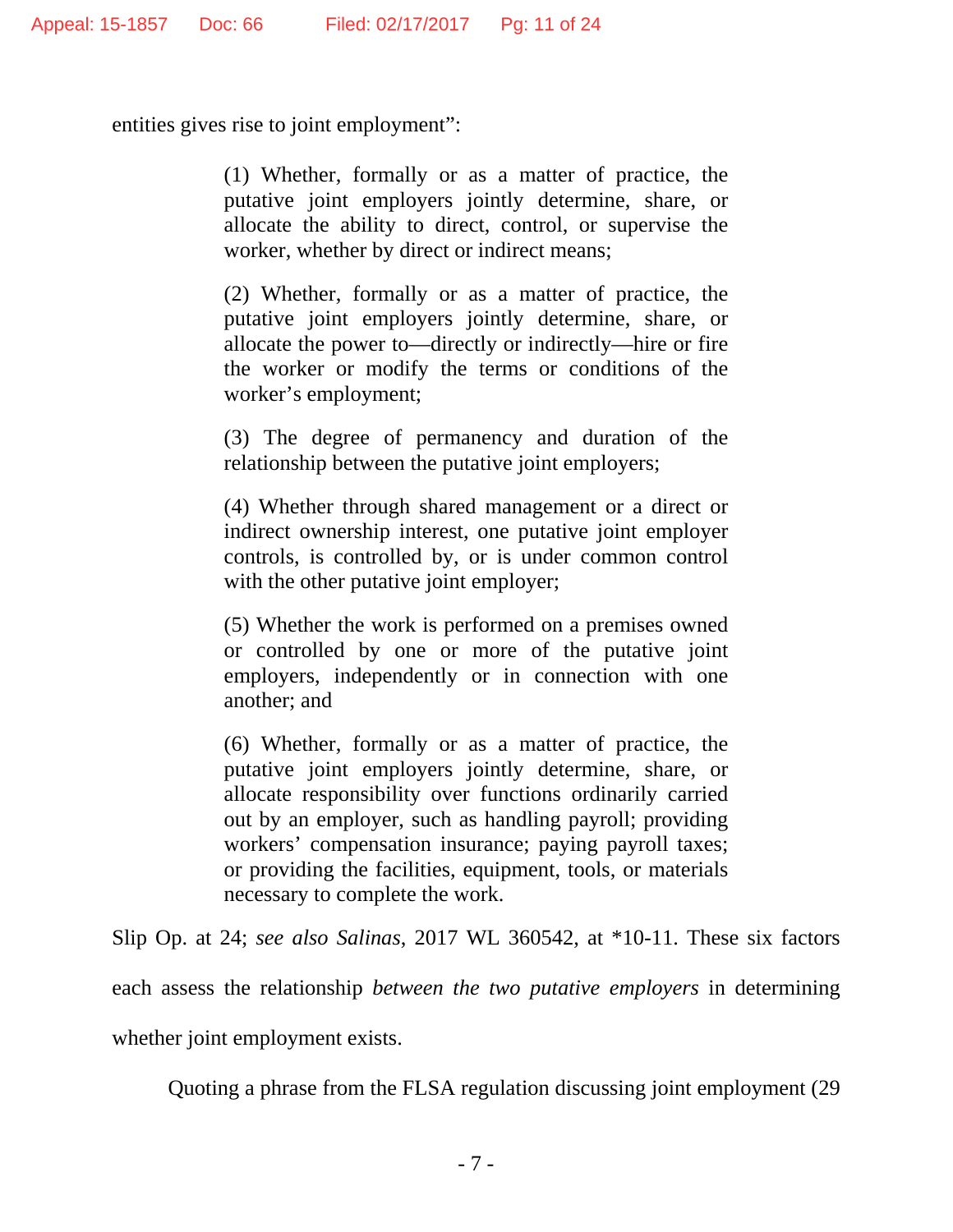C.F.R. § 791.2), the panel summarized the new test as follows:

Under our framework, the "fundamental question" guiding the joint employment analysis is "whether two or more persons or entities are 'not completely disassociated' with respect to a worker such that the persons or entities share, agree to allocate responsibility for, or otherwise codetermine—formally or informally, directly or indirectly—the essential terms and conditions of the worker's employment."

Slip Op. at 23-24 (quoting *Salinas*, 2017 WL 360542, at \*10).

This standard—and its focus on the "not completely disassociated" regulatory language—diverges sharply from the rule applied in other circuits. The seminal decision on joint employment is *Bonnette v. California Health & Welfare Agency*, 704 F.2d 1465 (9th Cir. 1983), *abrogated on other grounds by Garcia v. San Antonio Metro. Transit Auth.*, 469 U.S. 528 (1985). In *Bonnette*, the Ninth Circuit articulated a non-exhaustive, four-factor test for joint employment: "whether the alleged employer (1) had the power to hire and fire the employees, (2) supervised and controlled employee work schedules or conditions of employment, (3) determined the rate and method of payment, and (4) maintained employment records." *Bonnette*, 704 F.2d at 1470. Each factor focuses on the relationship between the *putative employer and the employee*, not on the relationship between the putative joint employers.

Courts around the country have fashioned their own multi-factor tests modeled on or similar to *Bonnette*. *See Baystate Alternative Staffing, Inc. v.* 

- 8 -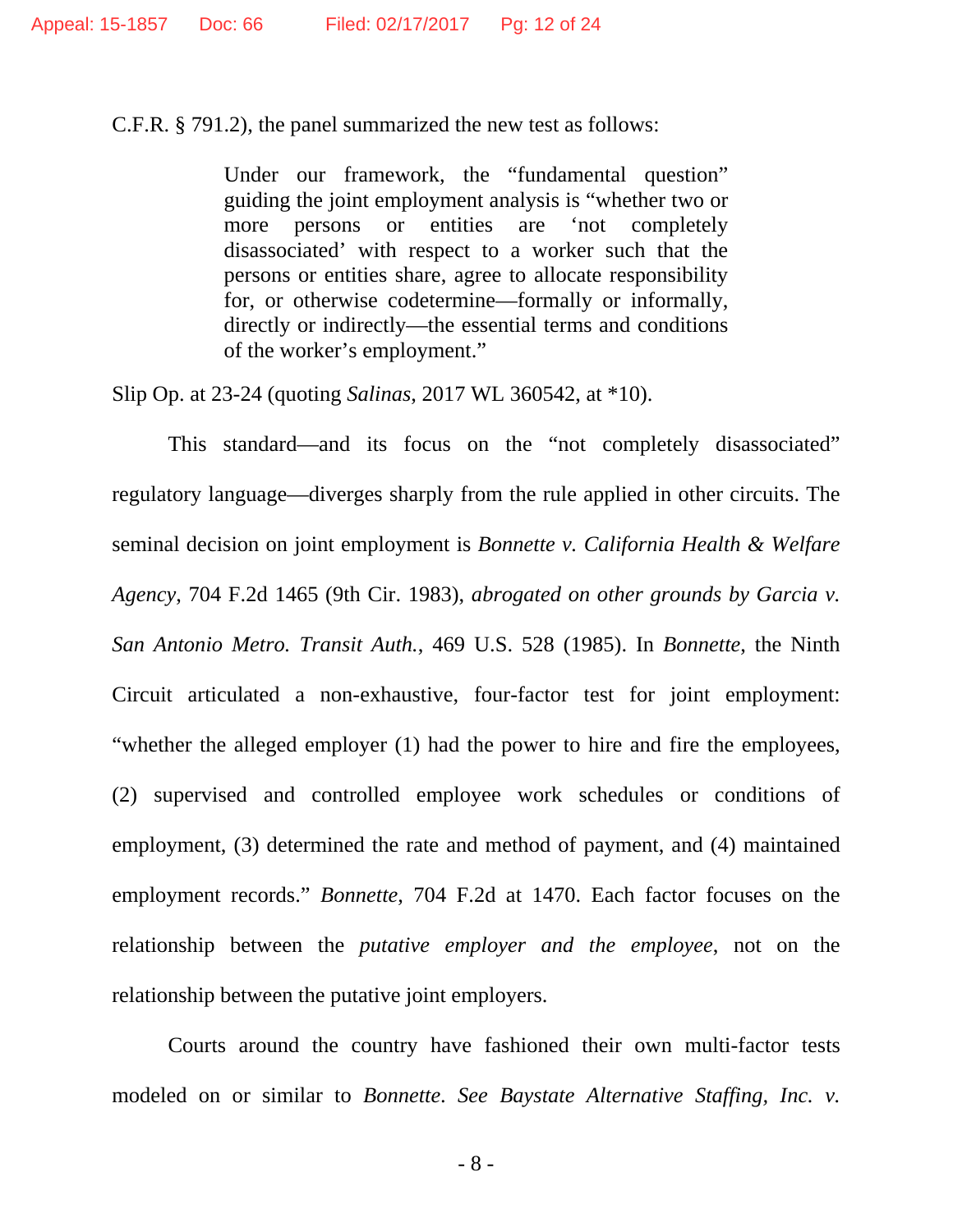*Herman*, 163 F.3d 668, 675 (1st Cir. 1998); *Zheng v. Liberty Apparel Co.*, 355 F.3d 61, 67, 72 (2d Cir. 2003); *In re Enterprise Rent-A-Car Wage & Hour Employment Practices Litig.*, 683 F.3d 462, 468-69 (3d Cir. 2012); *Gray v. Powers*, 673 F.3d 352, 355 (5th Cir. 2012); *Muhammed v. Platt College*, 46 F.3d 1136 (8th Cir. 1995) (unpublished); *Dole v. Snell*, 875 F.2d 802, 804-05 (10th Cir. 1989); *Freeman v. Key Largo Volunteer Fire & Rescue Dept., Inc.*, 494 F. App'x 940 (11th Cir. 2012). To be sure, "several circuits have liberalized the *Bonnette* test" by "supplement[ing] the four *Bonnette* factors with additional factors." *Salinas*, 2017 WL 360542, at \*6. But *Bonnette* remains the doctrinal foundation for these multifactor standards, which focus on the relationship between the putative employer and employee in determining joint employment. As Judge Chasanow has observed, "every circuit has applied some variation of the *Bonnette* test." *Roman v. Guapos III, Inc.*, 970 F. Supp. 2d 407, 415 (D. Md. 2013); *see also id.* at 413 (collecting district court cases from this Circuit applying the *Bonnette* factors).

The panel was both candid and unequivocal in its rejection of the *Bonnette* standard. The panel criticized "the *Bonnette* Court's reliance on common-law agency principles," an approach the panel believed "ignores Congress's intent to ensure that the FLSA protects workers whose employment arrangements do not conform to the bounds of common-law agency relationships." Slip. Op. at 23. Furthermore, according to the panel, existing tests "'(1) improperly focus on the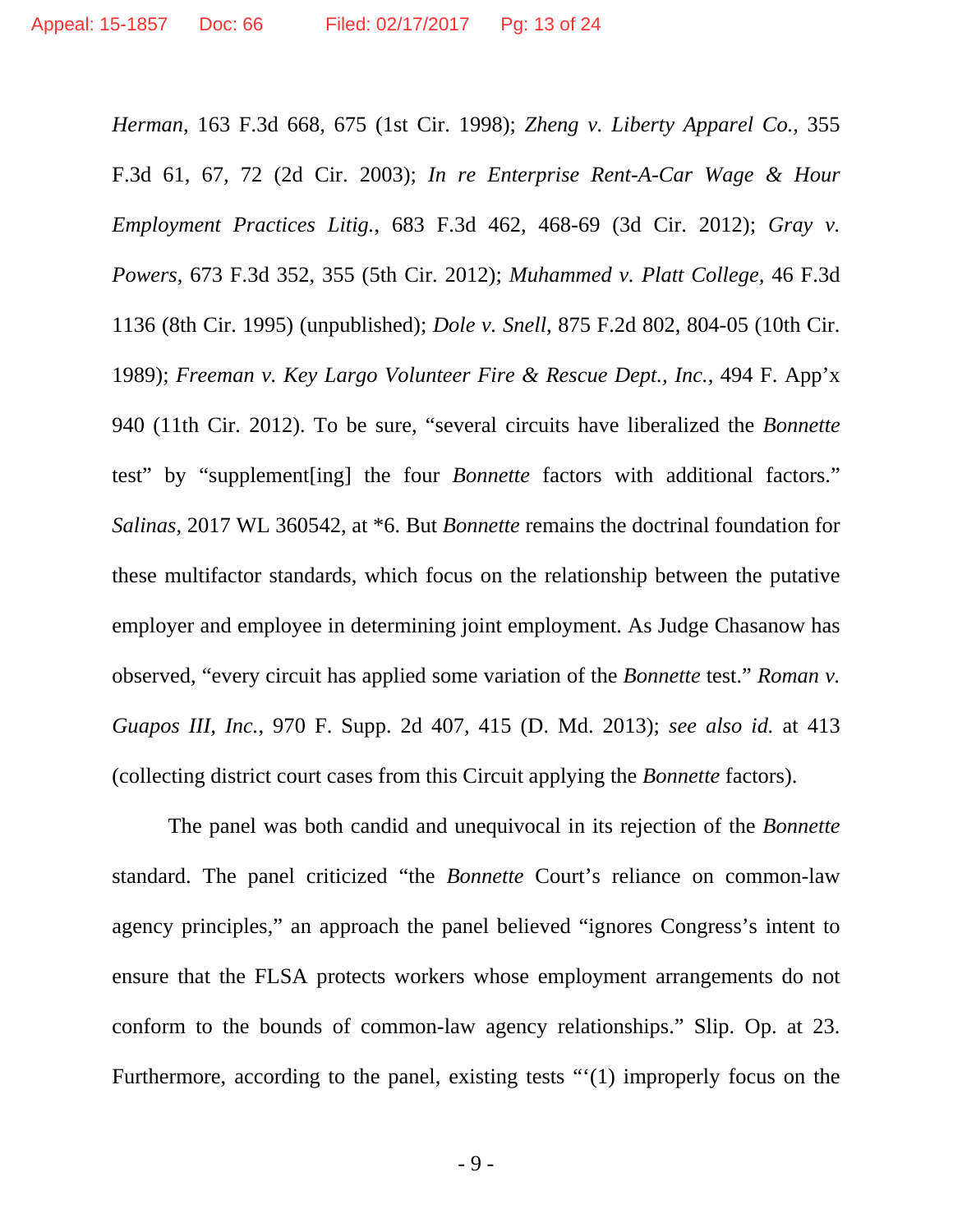relationship between the employee and putative joint employer, rather than on the relationship between the putative joint employers, and (2) incorrectly frame the joint employment inquiry as solely a question of an employee's "economic dependence" on a putative joint employer.'" *Id.* (quoting *Salinas*, 2017 WL 360542, at \*6). The panel thus opted to "articulate[] a new standard" (*id.*)*—*one focused on the ties between the two firms alleged to be joint employers.

In its companion opinion in *Salinas*, the panel was similarly blunt in rejecting *Bonnette*. It conceded that a "number of courts, including district courts in this Circuit, apply the *Bonnette* factors in determining whether two entities constitute joint employers for purposes of the FLSA"—and that others use variants of the *Bonnette* test. *Salinas*, 2017 WL 360542, at \*5 (citing *Baystate*, 163 F.3d at 675-76 (1st Cir.); *Gray*, 673 F.3d at 355 (5th Cir.); and *Dalton v. Omnicare, Inc.*, 138 F. Supp. 3d 709, 717 (N.D.W. Va. 2015)). The panel nevertheless instructed "courts [to] no longer employ *Bonnette* or tests derived from *Bonnette* in the FLSA joint employment context." *Id.* at \*10. Thus, the panel in *Salinas* expressly acknowledged that it was departing from the standards adopted by, *at least*, the First and Fifth Circuits.

The panel, moreover, condemned the *Bonnette* factors at a fundamental level. The core of *Bonnette* is an examination of the relationship between a putative joint employer and the employee. *See* Slip Op. at 23 (criticizing *Bonnette*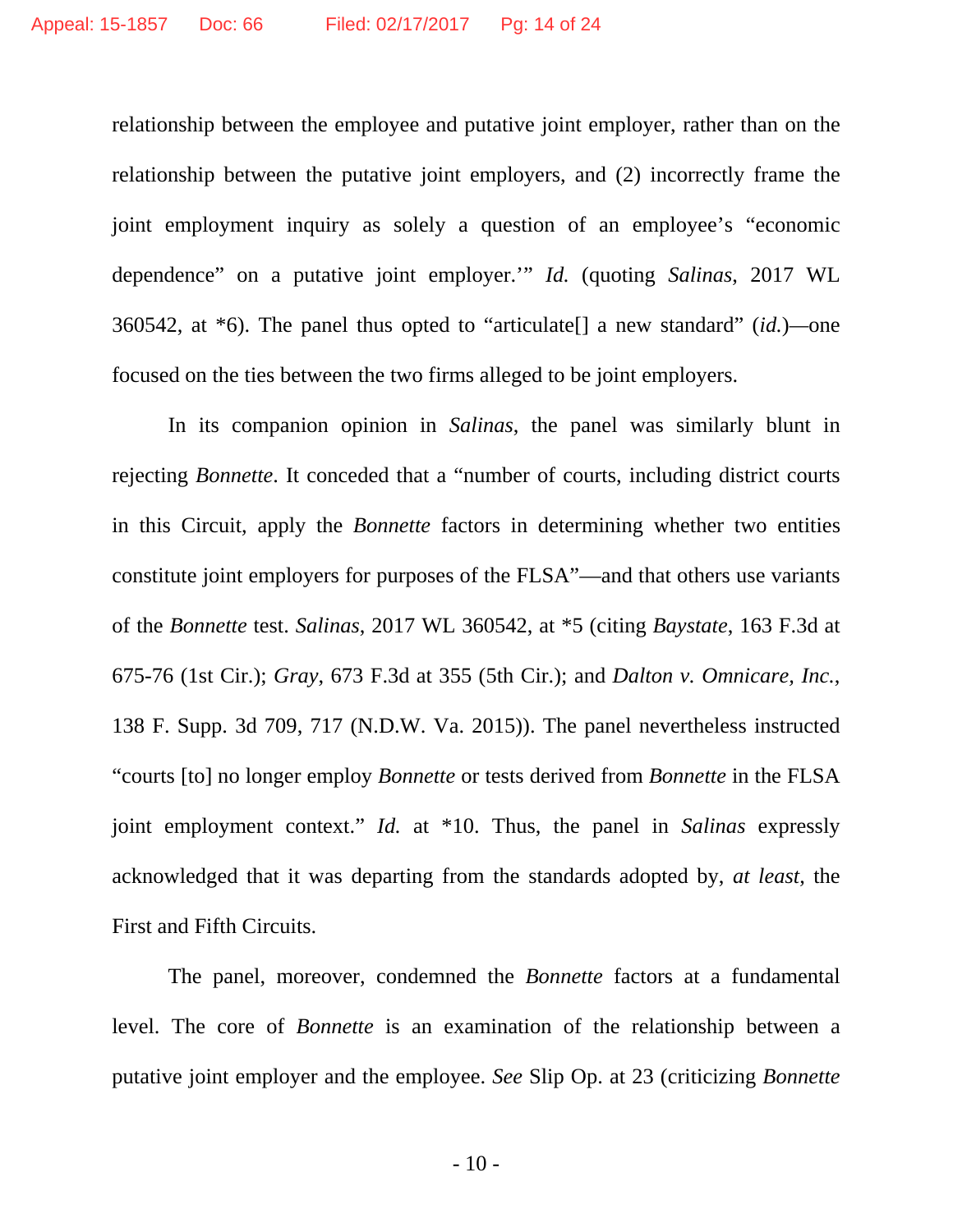on this ground). The panel explicitly rejected this approach and re-oriented the joint-employment doctrine toward an examination of the relationship between the two purported employers. *Id.* This radical doctrinal transformation will have a drastic impact on employment law, as it classifies even minor amounts of coordination between two entities as evidence of a joint-employer relationship. *See infra* at Parts III & IV. The panel's explicit rejection and replacement of the *Bonnette* factors creates a clear circuit split and warrants rehearing en banc.

## **II. THE PANEL'S DECISION DEVIATES FROM THIS COURT'S PRIOR DECISION IN** *SCHULTZ***.**

In addition to creating a circuit split, the panel's six-factor standard is impossible to square with this Court's decision in *Schultz v. Capital International Security, Inc.*, 466 F.3d 298 (4th Cir. 2006).

In *Schultz*, this Court held that a Saudi prince and a security firm were joint employers of private security guards. In reaching that determination, the Court stated that "it may be useful . . . to consider factors such as those listed in *Bonnette.*" *Id.* at 306 n.2. It proceeded to determine joint employment by looking at the *direct* involvement of the putative joint employer in such quintessential employment decisions as hiring and discipline. As this Court summed up the evidence:

> Both the Prince and [the security firm] were involved in the hiring of agents, although the Prince (through Abushalback) exercised a greater degree of authority.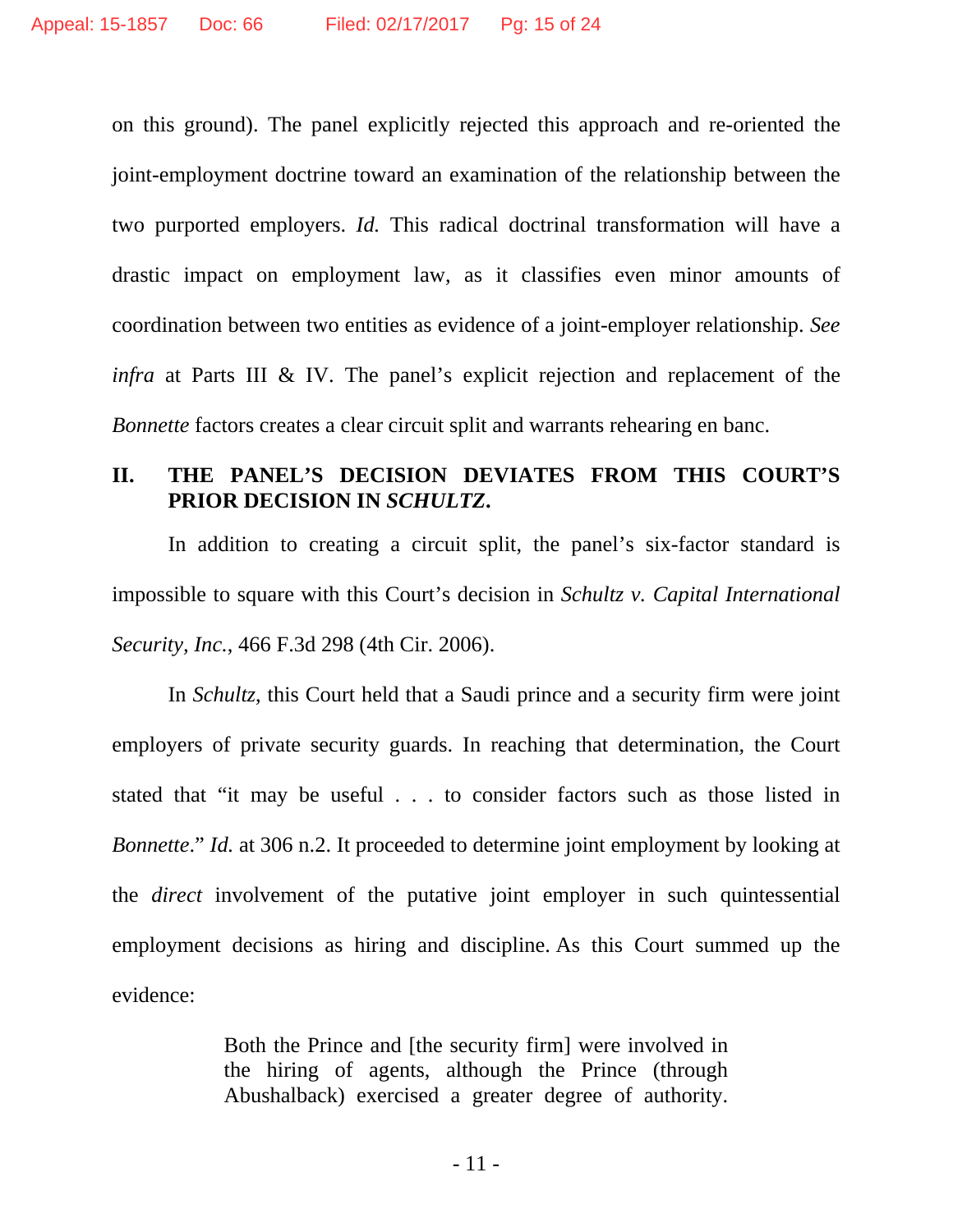[The security firm] advertised for agents and screened responses, which were forwarded to the detail leader. The detail leader, who was on the [the security firm's] payroll and reported to Abushalback, interviewed selected applicants; Abushalback had the final word on hiring. Abushalback generally handled agent work schedules, compensation, discipline, and terminations, but [the security firm] played some role in these matters. [The security firm] maintained the authority to discipline agent and change the terms of their employment.

*Id.* at 306.

Given *Schultz*'s endorsement and application of *Bonnette*, it is unsurprising that district courts in this Circuit have relied on the *Bonnette* factors in conducting the joint-employment inquiry. *See Dalton*, 138 F. Supp. 3d at 717 (N.D. W. Va.); *Crumbling v. Miyabi Murrells Inlet, LLC*, 192 F. Supp. 3d 640, 645 (D.S.C. 2016); *Ramsay v. Sanibel & Lancaster Ins., LLC*, 2012 WL 12821744, at \*4 (E.D. Va. Mar. 28, 2012); *Jones v. American Airlines, Inc.*, 2008 WL 9411160, at \*2 (E.D.N.C. Oct. 16, 2008); *Miller v. County of Rockingham*, 2007 WL 2317434, at \*10-11 (W.D. Va. Aug. 9, 2007); *see also Roman*, 970 F. Supp. 2d at 413 (D. Md.) (collecting additional cases).

The panel's approach contrasts sharply with the analysis applied in *Schultz*. Whereas the Court in *Schultz* evaluated the putative joint employer's direct involvement with the employee, the panel in *Hall* focused on the relationship between the putative joint employers—holding that joint employment may be found where the defendant, via that relationship, "*only play[s] a role* in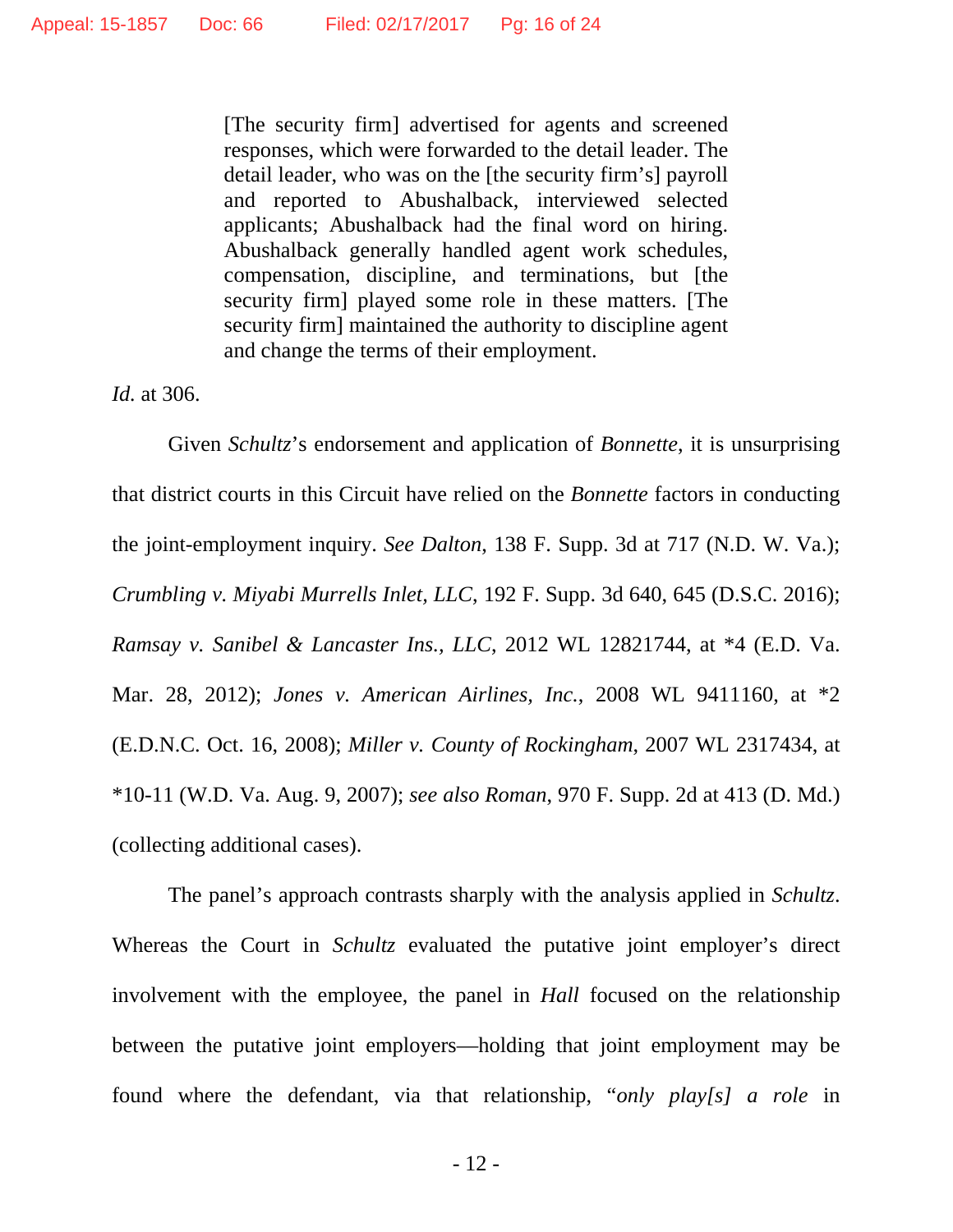establishing the key terms and conditions of the worker's employment." Slip Op. at 26 (emphasis added). In deciding that the complaint sufficiently alleged joint employment, the panel thus focused not on the relationship between DirecTV and the technicians but on *the terms of DirecTV's contracts with HSPs* relating to installation standards, quality control, terms of payment, and the like. *Id.* at 29-33.

This represents a sea change from *Schultz.* Because the panel's decision is in significant tension with *Schultz*—and with the manner in which district courts in this Circuit have interpreted and applied *Schultz*—rehearing en banc is warranted.

## **III. THE ISSUE IS EXCEPTIONALLY IMPORTANT AND ARISES FREQUENTLY**.

The panel's rejection of the *Bonnette* factors and its announcement of a new standard work a dramatic change in employment law. The decision raises an exceptionally important question that warrants rehearing en banc.

The potential reach of the panel's decision is breathtaking. The panel's sixfactor standard applies to *all* forms of joint employment covered by the FLSA. *See*  29 U.S.C. § 203(d) (definition of employer); *id.* § 203(s) (definition of enterprise); 29 C.F.R. § 791.2 (joint-employment regulations). In light of the decision, businesses across a wide range of industries will have to reassess whether their connections to contractors or subcontractors will now classify them as joint employers of the other firm's workers under the FLSA—thus making them jointly and severally liable for overtime wages. *See, e.g.*, *Salinas*, 2017 WL 360542, at \*1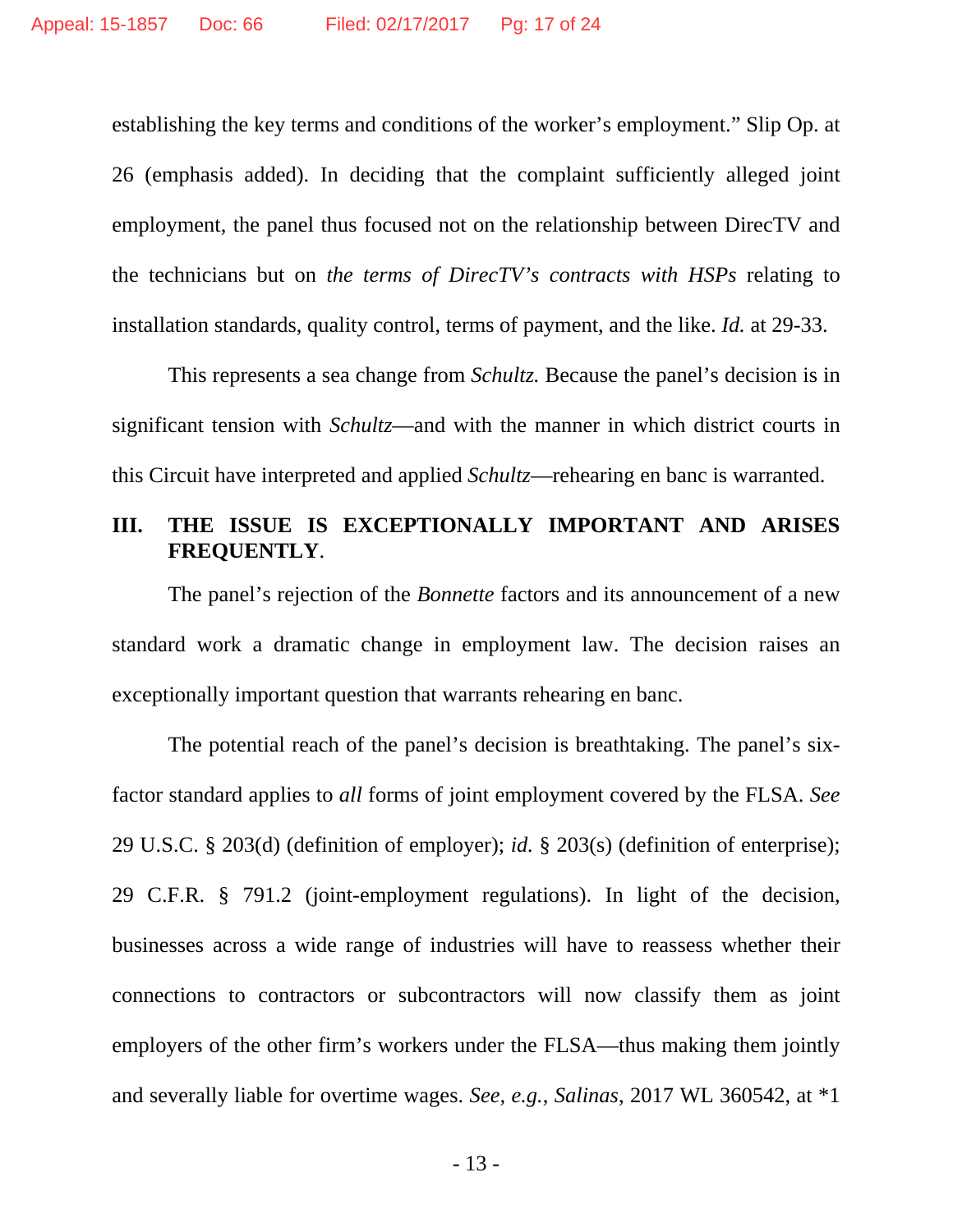(construction industry); *Schultz*, 466 F.3d at 301 (security services); *Baystate Alternative Staffing*, 163 F.3d at 671 (temporary staffing agency); *Zheng*, 355 F.3d at 63 (garment industry); *Roman*, 970 F. Supp. 2d at 409 (restaurant industry); *Dalton*, 138 F. Supp. 3d at 712 (couriers).

Furthermore, joint-employment questions arise frequently in litigation. Indeed, Plaintiffs' opening brief contains an appendix listing nineteen cases against DirecTV *alone* that raise the issue. *See* Appellants' Corrected Addendum of Orders in Related Cases, Dkt. #31-2. Given the number of industries covered by the FLSA and *Salinas*'s dramatic break with precedent, the panel's decision will assuredly invite litigation in this Circuit—and around the country—challenging practices and arrangements that hitherto would not have been considered joint employment. This litigation will be particularly problematic for large companies, like DirecTV, that operate in multiple circuits and thus may be deemed joint employers with their contractors in one part of the country, but not another.

Finally, the panel's novel test and the broad language of the opinion threaten to impose liability on participants in various contracting arrangements that have not heretofor been equated with joint employment. It is difficult to imagine any arrangement between a business and its contractor in which the two are "*completely* disassociated with respect to [] worker[s]" (Slip Op. at 23 (emphasis added)). By re-orienting the joint-employment inquiry from the relationship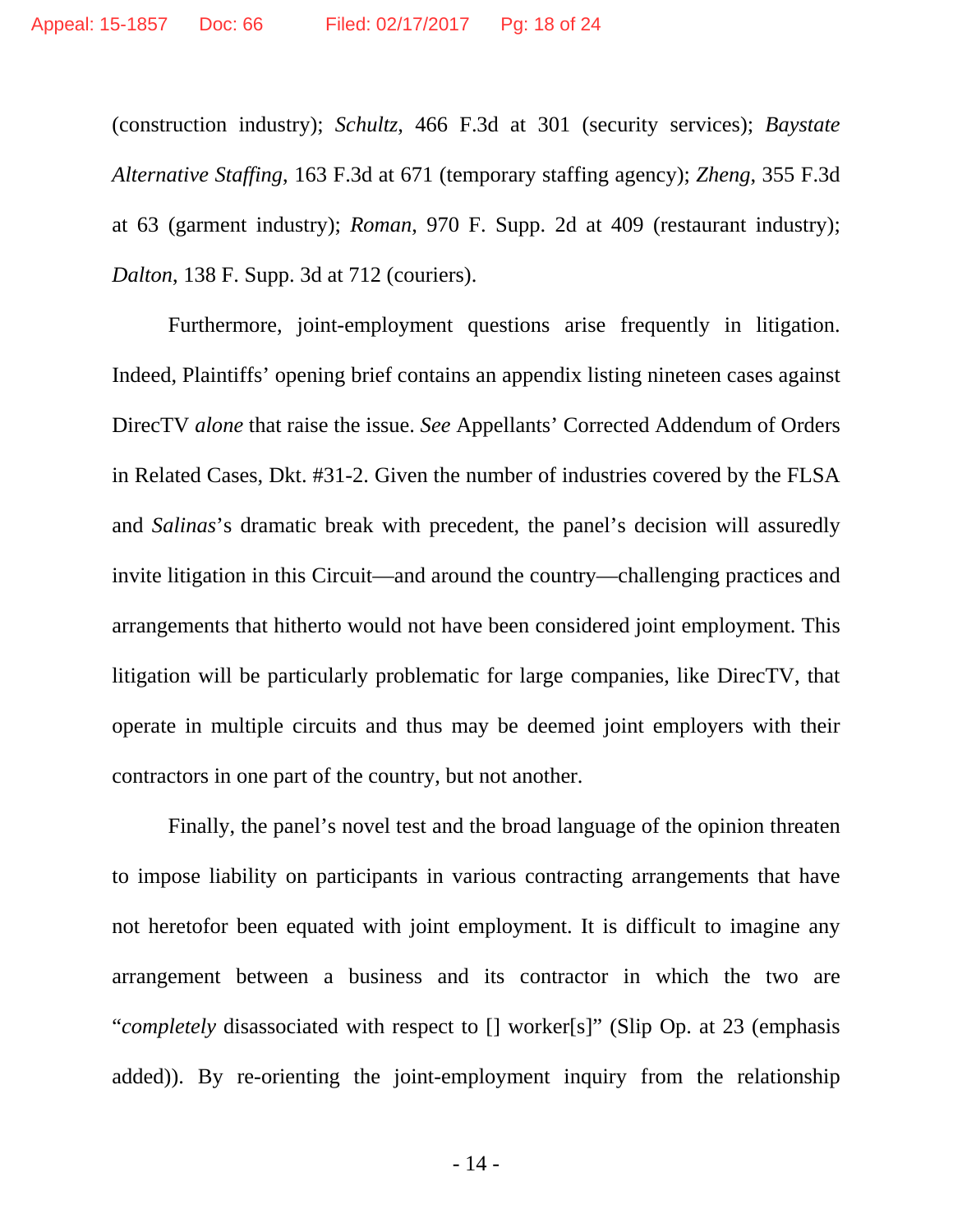between the putative employer and the employee to the relationship—direct *or indirect*—between the putative employers, the panel's decision substantially broadens the FLSA's coverage.

## **IV. THE PANEL'S NEW JOINT-EMPLOYMENT STANDARD IS INCORRECT.**

Finally, the panel lacked a sound basis for its dramatic revision of jointemployment doctrine. It hinged its decision largely on two DOL regulations, but neither justifies the Court's rejection of the *Bonnette* standard*.*

First, the panel placed inordinate weight on a phrase from the DOL's 1958 FLSA regulation, which states that when two "employers" of a single employee are "not completely disassociated" with respect to that employee's employment, they are jointly responsible for ensuring FLSA compliance "with respect to the entire employment for the particular workweek." 29 C.F.R. § 791.2(b)(3)); *see* Slip Op. at 15, 18-23, 27-28, 33-34 (referencing the phrases "completely disassociated" or "not completely disassociated"). Seizing on that language, the panel concluded that "two or more persons or entities are 'not completely disassociated' with respect to a worker"—and thus are joint employers—when they "codetermine—formally or informally, directly or indirectly—the essential terms and conditions of the worker's employment." *Id.* at 23-24 (quoting *Salinas*, 2017 WL 360542, at \*10)). On the face of the regulation itself, however, one cannot be a *joint* employer unless one is first an "employer." 29 C.F.R. § 791.2(b)(3)). In ignoring that key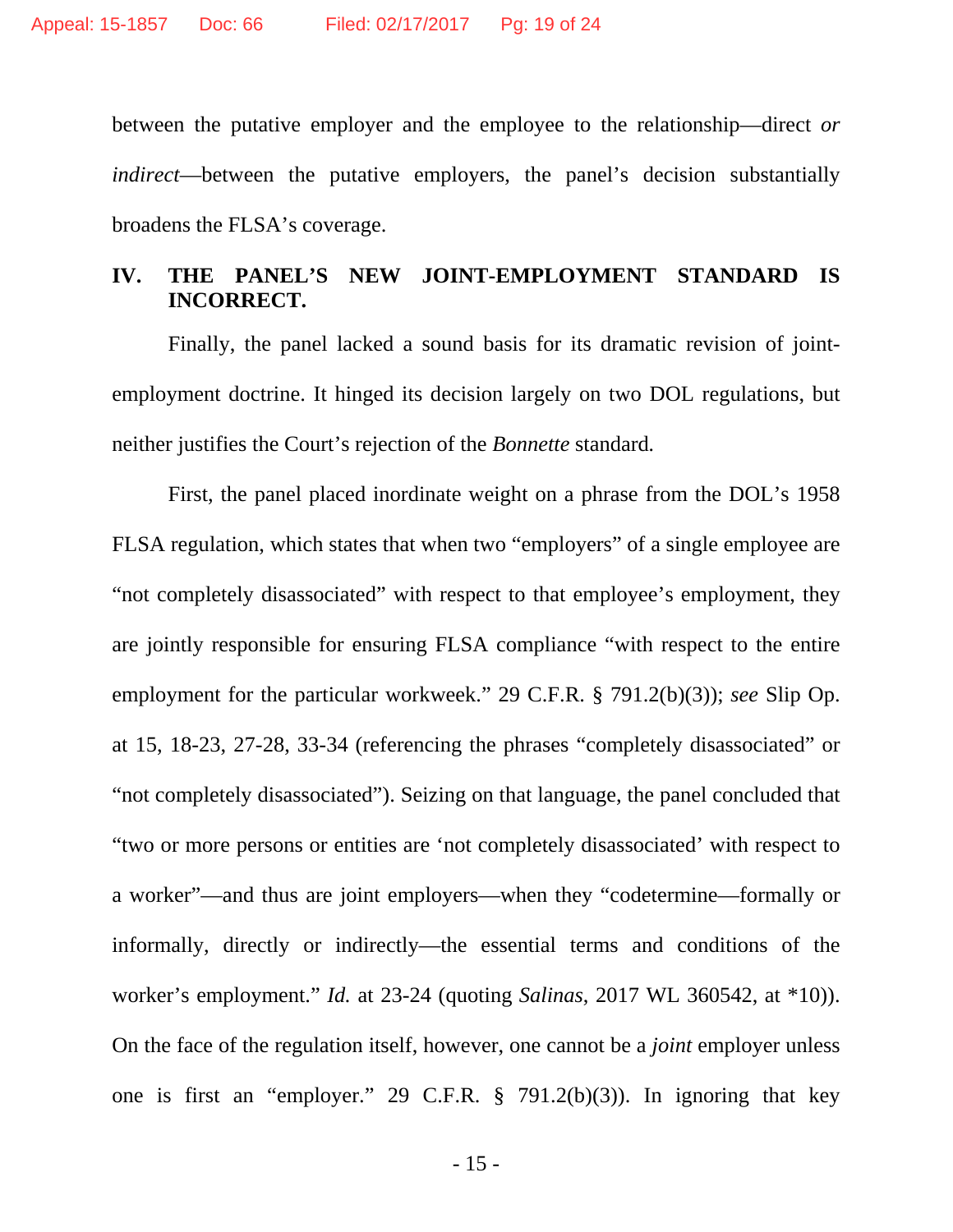prerequisite, the panel uncoupled joint employment from employment itself. The panel's opinion suggests that a company may be sued under the FLSA by an employee of a contractor or subcontractor, even if it has *no* relationship with the employee, merely because the contract terms indirectly affect the terms and conditions of the employee's employment.

The panel also erred in concluding that factors from the MSAWPA jointemployment regulation should be used to determine joint employment in all FLSA cases. As the DOL acknowledges, those regulations are inapplicable in FLSA cases and describe "seven economic realities factors in the context of a farm labor contractor acting as an intermediary employer for . . . *an agricultural grower*." DOL Amicus Br. at 22 (emphasis added); *see id.* at 25 ("The Secretary is not arguing that the [MSAWPA] joint employment regulation itself applies in FLSA cases."). As the Eleventh Circuit, in interpreting a prior version of the MSAWPA regulation, explained: "Although the [MSAWPA] defines joint employment by reference to the definition provided in the FLSA, that does not mean that the reverse holds true—that joint employment under the FLSA is invariably defined by [MSAWPA] regulations." *Layton v. DHL Exp. (USA), Inc.*, 686 F.3d 1172, 1177 (11th Cir. 2012); *see also* DOL Amicus Br. at 26 n.10 (acknowledging this precedent).

Furthermore, the panel modified the MSAWPA regulations—which are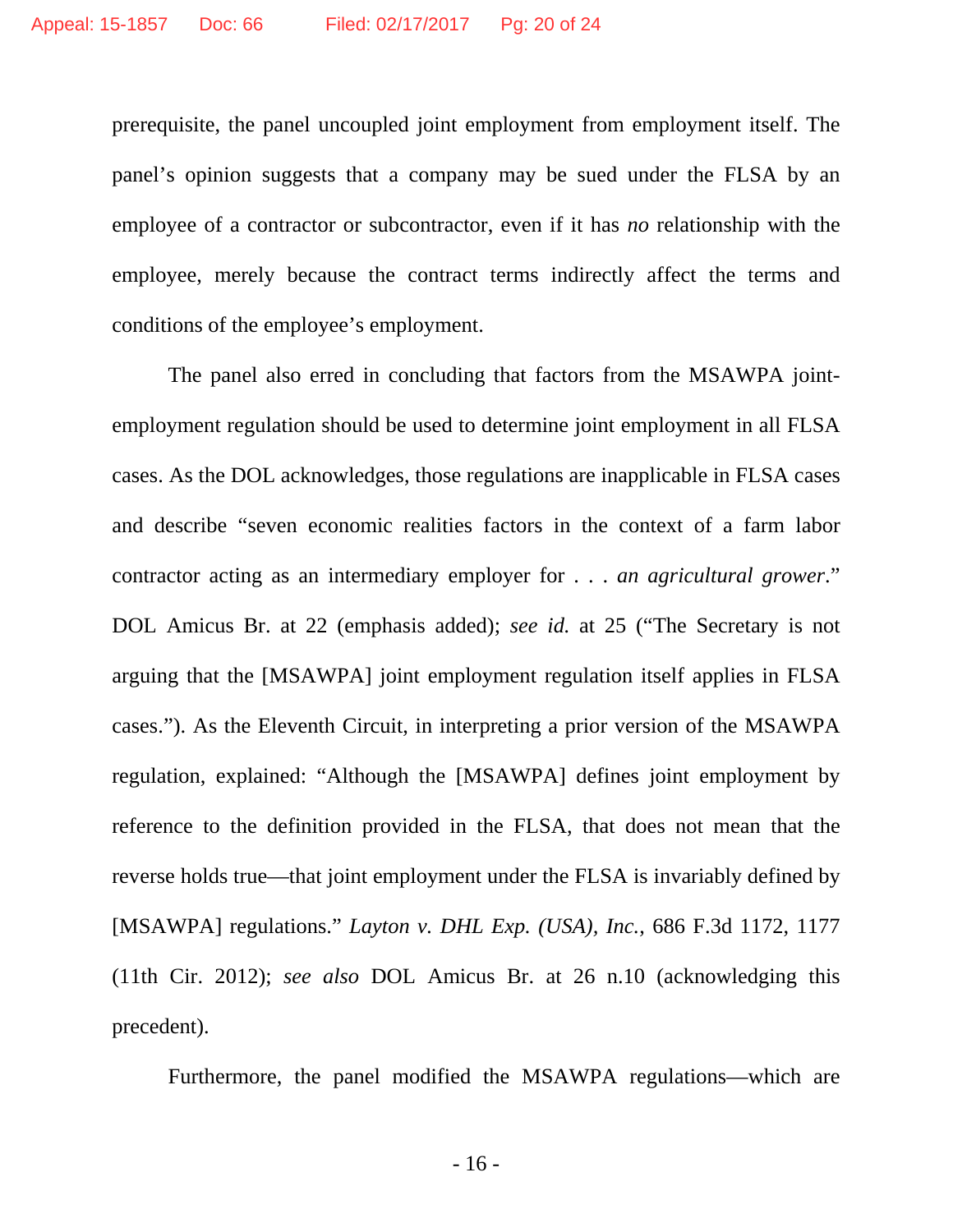inapplicable in this context—to expand FLSA coverage even beyond that advocated by the DOL. Whereas the DOL's proposed factors evaluate the relationship between the putative joint employer and the worker (DOL Amicus Br. at 27; DOL Guidance at 11-12), the panel re-oriented the factors to focus on the relationship between the two putative joint employers.<sup>2</sup> The panel's conception of an entirely new standard to govern a core employment issue justifies rehearing en banc*.*

#### **CONCLUSION**

Rehearing en banc should be granted.

l

<sup>2</sup> For example, the standard proposed in the DOL's interpretive guidance looks to the "long-term relationship *by the employee with the potential joint employer*" (DOL Guidance at 12 (emphasis added)), but the panel listed as a factor "[t]he degree of permanency and duration of the relationship *between the putative joint employers*" (Slip Op. at 24 (emphasis added)).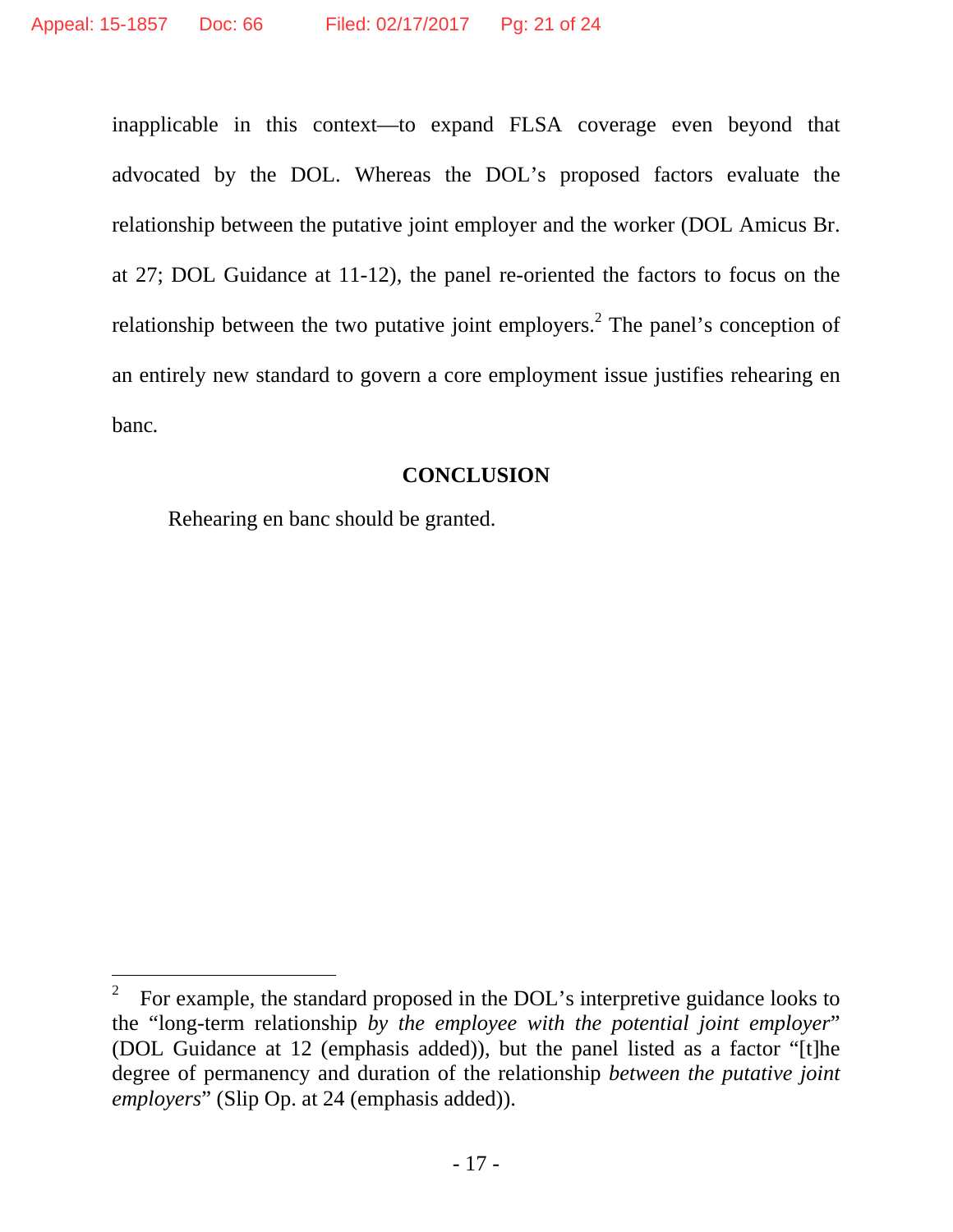Dated: February 17, 2017

Respectfully submitted,

Colin D. Dougherty FOX ROTHSCHILD LLP 10 Sentry Parkway, Ste. 200 P.O. Box 3001 Blue Bell, PA 19422-3001 (610) 397-6500

/s/ Miriam R. Nemetz Evan M. Tager Miriam R. Nemetz Travis Crum MAYER BROWN LLP 1999 K Street, N.W. Washington, DC 20006 (202) 263-3000

*Counsel for Defendants-Appellees*  DIRECTV, LLC and DIRECTSAT USA, LLC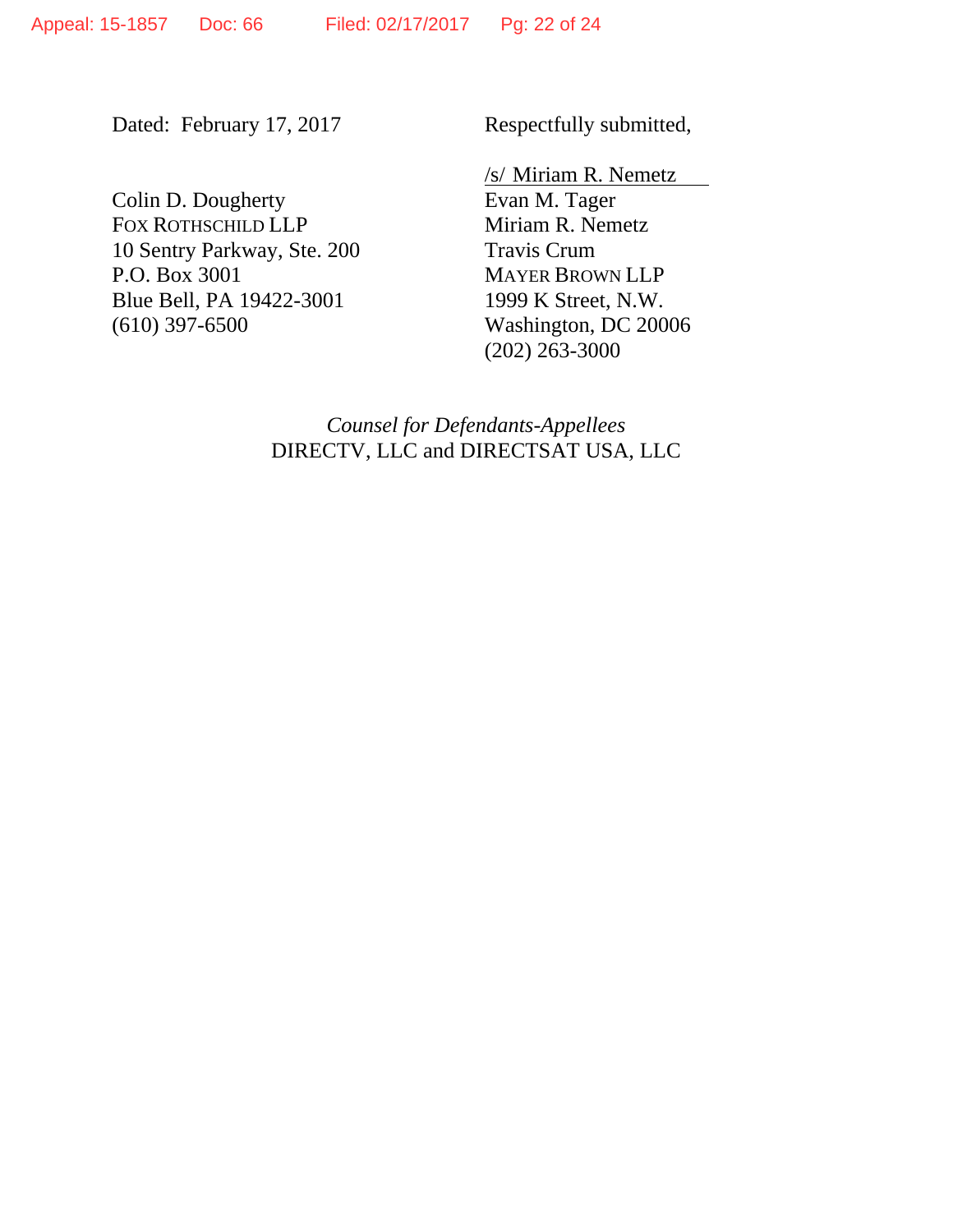## **CERTIFICATE OF COMPLIANCE**

I hereby certify that the foregoing petition for rehearing or rehearing on banc complies with the type-volume limitations set forth in Federal Rule of Appellate Procedure 32(a)(7)(B)(i) because it contains 3,898 words, including footnotes and excluding parts of the brief exempted by Rule  $32(a)(7)(B)(iii)$ .

> s/ *Miriam R. Nemetz* Miriam R. Nemetz MAYER BROWN LLP 1999 K Street, N.W. Washington, DC 20006 (202) 263-3000

 *Counsel for Defendants-Appellees* DIRECTV, LLC and DIRECTSAT USA, LLC